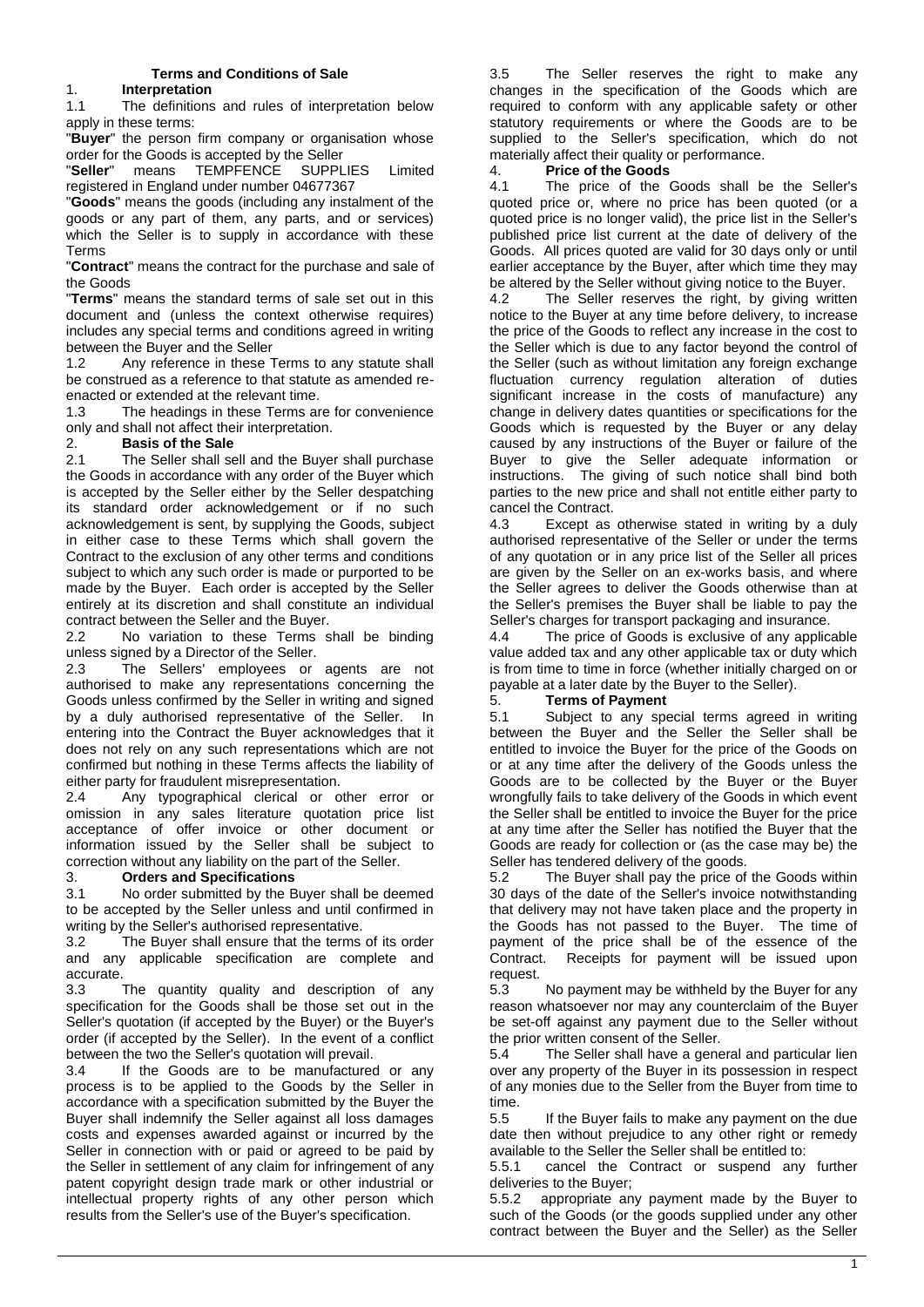may think fit (notwithstanding any purported appropriation by the Buyer); and

5.5.3 charge the Buyer interest (both before and after any judgement) on the amount unpaid at the rate of two per cent per annum above National Westminster Bank plc base rate from time to time until payment in full is made (a part of a month being treated as a full month for the purpose of calculating interest). The Seller reserves the right to claim interest under the Late Payment of Commercial Debts (Interest) Act 1998 and sell to third parties Goods ordered but not delivered under this or any other contract between the Seller and the Buyer.<br>6. **Delivery** 

#### 6. **Delivery**

6.1 Delivery of the Goods shall be deemed to take place either at the time of the Buyer collecting the Goods at the Seller's premises or if some other place for delivery is agreed by the Seller's delivery of the Goods to that place.<br>6.2

The Seller will use its reasonable endeavours to supply the Goods on the date or dates specified in the Contract, but any dates given for supply of the Goods are approximate only and are not guaranteed by the Seller. The Seller shall not be liable for any delay in delivery of the Goods however caused and any failure of the Seller to supply the Goods by a specified date or dates shall not entitle the Buyer to repudiate or cancel the Contract. Time for supply or delivery shall not be of the essence of the Contract. The Goods may be delivered by the Seller in advance of the quoted delivery date upon giving reasonable notice to the Buyer.

6.3 Where the Goods are to be delivered in instalments each delivery shall constitute a separate contract and failure by the Seller to deliver any one or more of the instalments in accordance with these Terms or any claim by the Buyer in respect of any one or more instalments shall not entitle the Buyer to treat the Contract as a whole as repudiated.

6.4 If the Buyer fails to take delivery of the Goods or fails to give the Seller adequate delivery instructions at the time stated for delivery (otherwise than by reason of any cause beyond the Buyer's reasonable control or by reason of the Seller's fault) then, without prejudice to any other right or remedy available to the Seller, the Seller may:

6.4.1 store the Goods until actual delivery and charge the Buyer for the reasonable costs (including insurance) for storage (storage and insurance of the Goods shall be at the Buyers risk and expense);

6.4.2 if the Buyer fails to take delivery of the Goods within 14 days of notification that they are ready for delivery the Seller shall have the right to sell, dispose of or otherwise deal with the Goods and the Buyer shall be liable to the Seller for all loss (including loss of profits) or damage which the Seller shall suffer as a consequence of the Buyer's failure to take delivery of the Goods or of such sale.

6.5 Non-delivery of the Goods shall be notified to the Seller within 7 days of the date of delivery indicated by the Seller.

6.6 The Seller and (where relevant) the carriers must be notified within 3 days of delivery of any damage or shortage and the Buyer must retain for inspection any damaged Goods and packaging.

6.7 The Seller shall incur no liability whatsoever in the event of failure by the Buyer to notify the Seller within the time limit specified in clause 6.6 above of non-supply, damage or shortage as above.

6.8 The Buyer shall be deemed to have accepted the Goods if the buyer supplies them to a third party or seeks or agrees to have any defects repaired. If the Buyer accepts any of the Goods delivered, the Buyer shall be deemed to have accepted them all and shall not be entitled to reject them, unless the Goods are delivered at the same time as Goods of a different description in which instance the Buyer may reject the Goods of one description.

#### 7. **Risk and Property**

7.1 Risk of damage to or loss of the Goods shall pass to the Buyer:

7.1.1 in the case of Goods to be delivered at the Seller's premises at the time when the Seller notifies the Buyer that the Goods are available for collection; or

7.1.2 in the case of Goods to be delivered otherwise than at the Seller's premises, at the time of delivery as specified in clause 6.1, or if the Buyer wrongfully fails to take delivery of the Goods at the time when the Seller has tendered delivery of the Goods.

7.2 Notwithstanding delivery and the passing of risk in the Goods, or any other provision of these Terms, the property in the Goods shall not pass to the Buyer until the Seller has received in cash or cleared funds payment in full of the price of the Goods and all other goods and services agreed to be sold or supplied by the Seller to the Buyer for which payment is then due.

7.3 Until such time as the property in the Goods passes to the Buyer, the Buyer shall hold the Goods as the Seller's fiduciary agent and bailee, and shall keep the Goods separate from those of the Buyer and third parties and properly stored, protected and insured and identified as the Seller's property, but the Buyer may resell or use the Goods in the ordinary course of business.

7.4 Until such time as the property in the Goods passes to the Buyer (and provided the Goods are still in existence and have not been resold) the Seller shall be entitled at any time to require the Buyer to deliver up the goods to the Seller and if the Buyer fails to do so forthwith, to enter upon any premises of the Buyer or any third party where the Goods are stored and repossess the Goods.

7.5 The Buyer shall not be entitled to pledge or in any way charge by way of security for any indebtedness any of the Goods which remain the property of the Seller, but if the Buyer does so all moneys owing by the Buyer to the Seller shall (without prejudice to any other right or remedy of the Seller) forthwith become due and payable.

7.6 In the event of certain Goods having been paid for by the Buyer and other Goods not having been so paid for, the onus of proof shall be on the Buyer to show that any Goods remaining in its possession are Goods for which the Seller has been paid.

## 8. **Warranties and Liability**

8.1 Subject to the conditions set out below the Seller warrants that the Goods will correspond with the specification (if any) at the time of delivery and will be free from defects in material and workmanship for a period of twelve months from the date of their delivery.

8.2 The above warranty is given by the Seller at the time of delivery subject to the following conditions:

8.2.1 the Seller shall be under no liability in respect of any defect in the Goods arising from any drawing, design or specification supplied by the Buyer;

8.2.2 the Seller shall be under no liability in respect of any defect arising from fair wear and tear, wilful damage, negligence, abnormal working conditions, failure to follow the Seller's instructions (whether oral or in writing), misuse or inadequate storage or alteration or repair of the Goods without the Seller's approval and the Buyer shall not be entitled to reject the Goods and the Seller shall have no liability for such defects or failure, and the Buyer shall be bound to pay the price as if the Goods had been delivered in accordance with the Contract;

8.2.3 the Seller shall be under no liability under the above warranty (or any other warranty condition or guarantee) if the total price for the Goods has not been paid by the due date for payment;

8.2.4 the Seller shall be under no liability in respect of any defect in the Goods which is not notified to the Seller within 2 months of the delivery of the Goods to the Buyer,